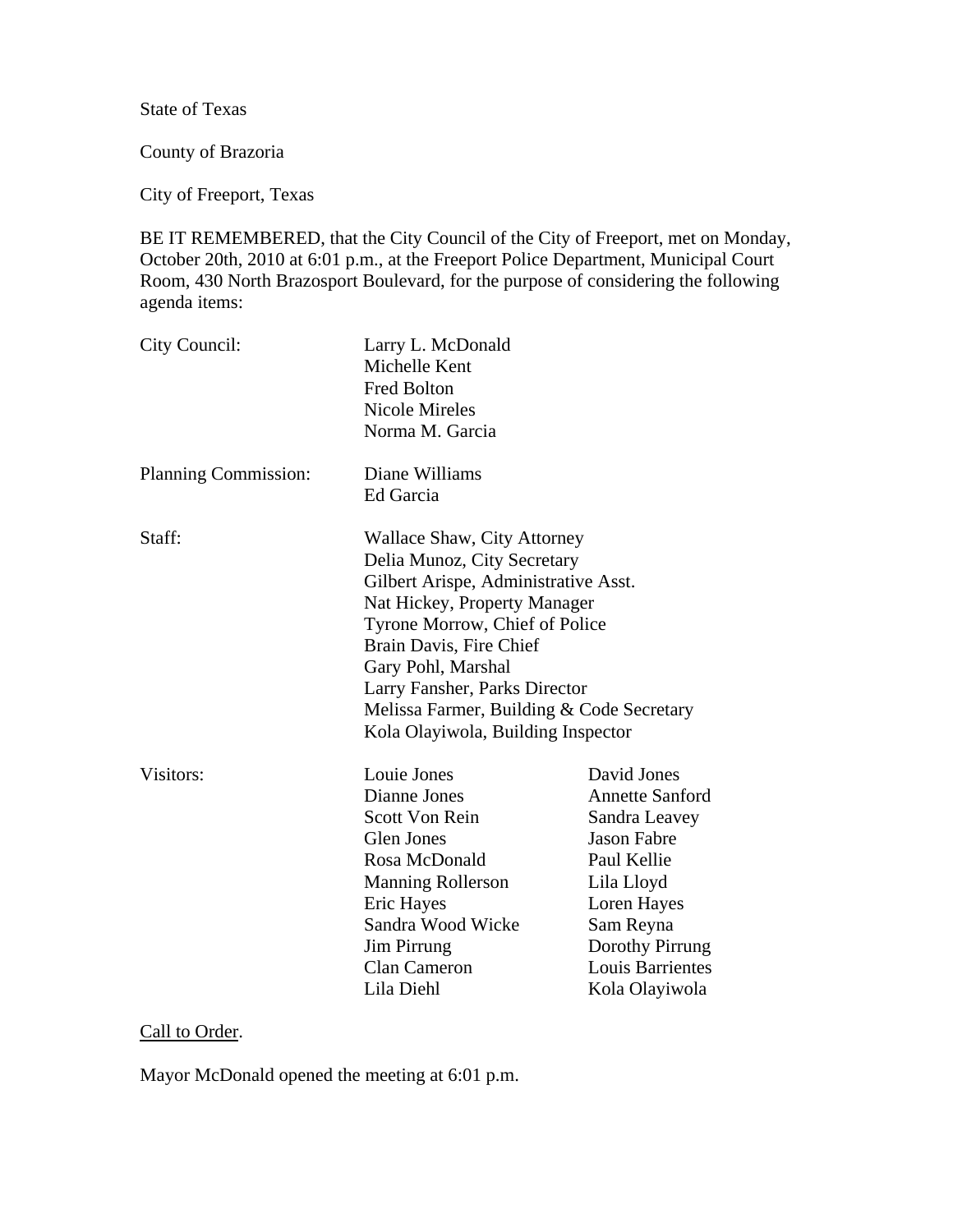Invocation.

City Attorney Wallace Shaw offered the invocation.

### Pledge of Allegiance.

Mayor McDonald led the Pledge of Allegiance.

Consideration of approving the October 4th, 2010 Council Minutes.

On a motion by Councilwoman Kent, seconded by Councilman Bolton, with all present voting "aye", Council unanimously approved the October 4th, 2010 Council Minutes.

### Attending citizens and their business.

Manning Rollerson stated that he was arrested and beat up by Officer Bryant and suffered crack ribs, and injured his throat. He is requesting Chief Morrow be investigated because of a threat made to him.

Loren Hayes of 1531 W. Seconded asked why Damian & Associates were surveying across the street. The area was reserved for a park that was given back to the City from the Cradle of Texas. Councilman Bolton said he wasn't sure but thought they were surveying for a developer.

**Public Hearing**: A public hearing regarding Chapter 370.002 of the Local Government Code and Division (A) of Section 130.99 of the Code of Ordinance of said City to review the juvenile curfew ordinance of said City.

Mayor McDonald opened the Public Hearing at 6:12 p.m. Chief Morrow recommended changes to the juvenile curfew because the Brazosport High School classes start at 7:30 a.m.

There being no further comments or questions, Mayor McDonald closed the Public Hearing at 6:19 p.m.

Consideration of approving Ordinance No. 2010-2264 amending Chapter 130 of the Code of Ordinances of said City, providing a curfew for minors.

On a motion by Councilwoman Garcia, seconded by Councilwoman Mireles, with all voting "aye", Council unanimously approved Ordinance No. 2010-2264 amending Chapter 130 of the Code of Ordinances of said City, providing a curfew for minors.

**Joint Public Hearing:** To discuss amending Section 155.023 Supplementary District Regulation and Exception (I) Parking and off-street loading areas and restoring item (10) back in the Code of Ordinances as originally written.

No Quorum.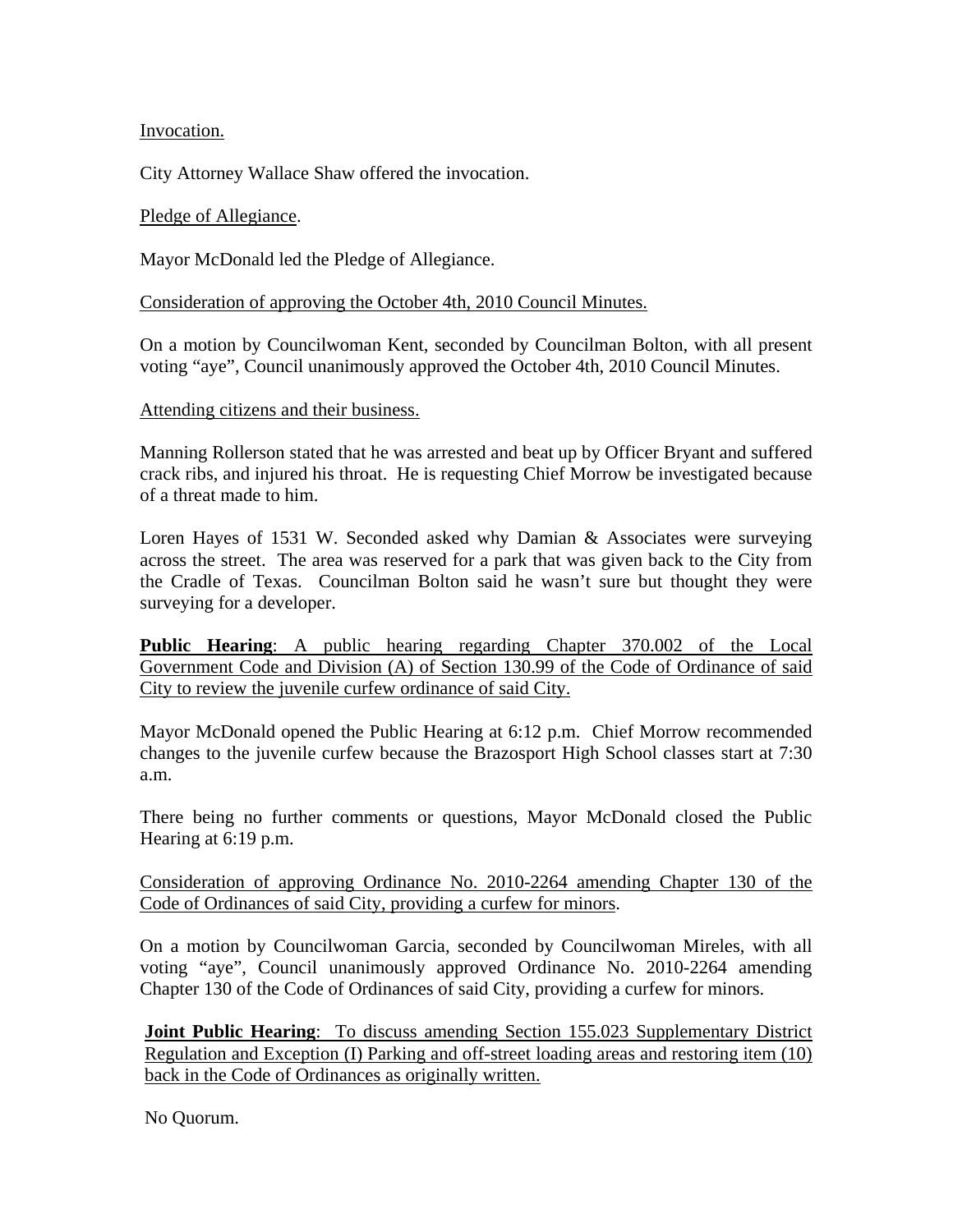On a motion by Councilman Bolton, seconded by Councilwoman Kent, with all present voting "aye", Council unanimously approved to reagendaed the Joint Public Hearing, due to a lack of a quorum of the Planning Commission.

Consideration of approving Ordinance No. 2010-2265 amending the Code of Ordinances if said City to restore item (10) to division (I) of Section 155.023 of said requirements for the paving of any off – street vehicular parking area, surface drive or driveway within said City.

On a motion by Councilman Bolton, seconded by Councilwoman Kent, with all present voting "aye", Council unanimously approved to reagendaed this item.

Consideration of setting November l5th, 2010 for a public hearing to consider designating the following described real property located within the corporate boundaries of the City as a reinvestment zone for the purpose of entering into an agreement with the owner(s) thereof granting a tax abatement and instructing the City Attorney to prepare the necessary documents; Block 633, Lot 21 & 22, Velasco Townsite, Norma and Julio Molina, 821 North Ave. C., Freeport, Texas.

On a motion by Councilwoman Garcia, seconded by Councilwoman Mireles, with all voting "aye", Council unanimously approved November 15th, 2010 for a public hearing to consider designating the following described real property located within the corporate boundaries of the City as a reinvestment zone for the purpose of entering into an agreement with the owner(s) thereof granting a tax abatement and instructing the City Attorney to prepare the necessary documents; Block 633, Lot 21 & 22, Velasco Townsite, Norma and Julio Molina, 821 North Ave. C., Freeport, Texas.

Consideration of approving Ordinance No. 2210-2266 granting a Specific Use Permit to Capital Telecom to erect and operate 120 foot communication antennae on a 50 foot by 50 foot, parcel of land out of Lot l, Freeport Properties Subdivision, known as 1744 W. 4th Street.

Louie Jones said the communication tower would be installed in a commercial area. He asked Council to vote for progress and modernization.

Eric Hayes submitted a petition with 110 signatures of residents in Ward B that are opposed to the communication tower. They are against the location of the tower. He asked Council to represent the residents and to oppose the communication tower. He asked if they could look for another suitable area.

Sandra W. Wicke stated that residents are not against the communication tower but oppose the location. She asked Council not to approve a specific use permit and to place a moratorium on towers. It makes no senses for the City to spend millions of dollars on beautification efforts then to allow communication towers.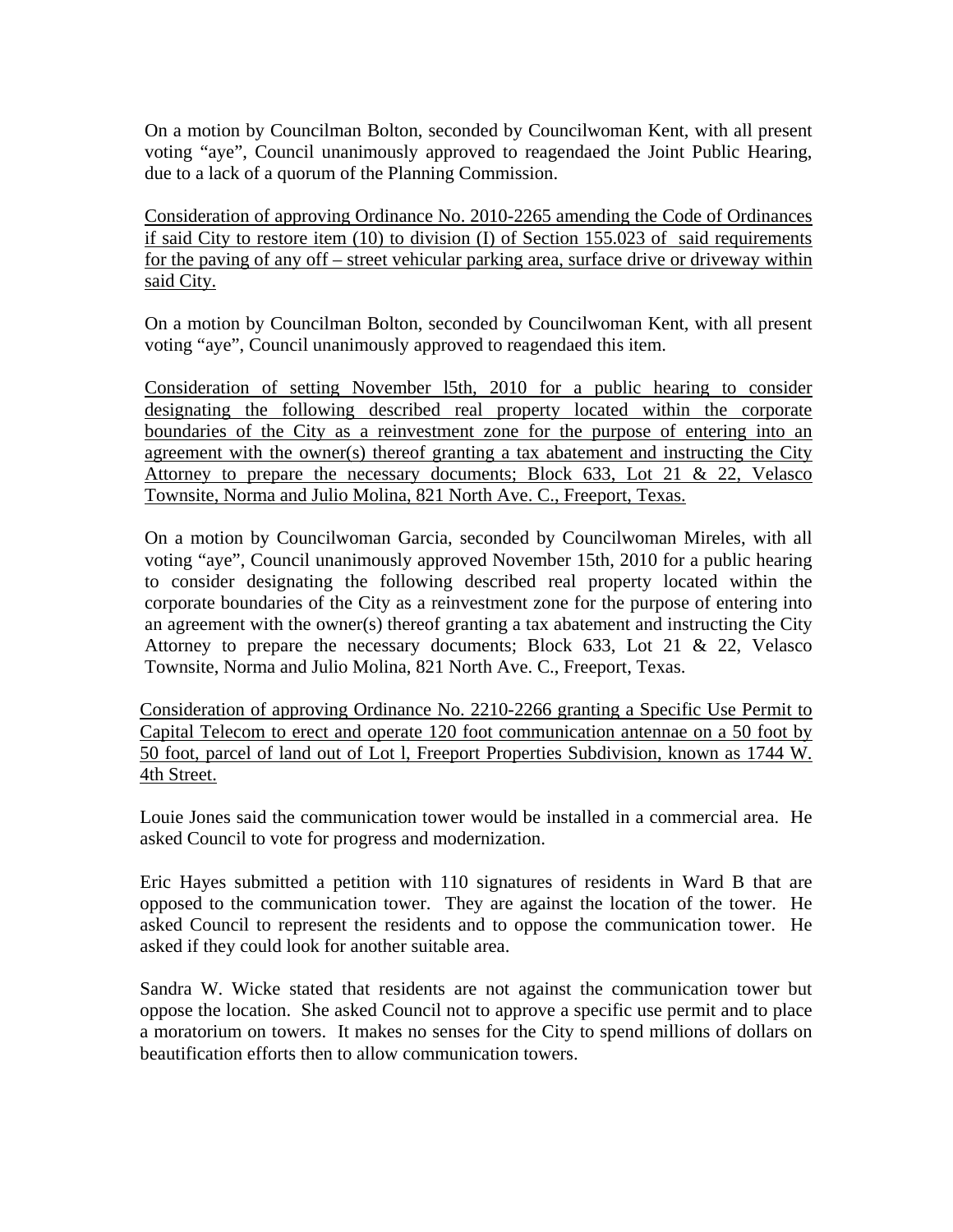Scott Von Rein representing Capital Telecom stated that this was the chosen location for the proposed tower. The Federal Government says that a jurisdiction can not make a determination on cell towers health and safety issues. He addressed Council on tower design codes and practices as they relate to the tower in Freeport.

Ed Garcia of the Planning Commission advised Council that the communication tower was unanimously approved by their committee. He stated that he had not received any opposition to the proposed tower from any adjacent neighbors. He asked Council to approve the Specific Use Permit to Capital Telecom.

Diana Jones a business owner on Gulf Boulevard said that she was involved with Eric Hayes in a lawsuit and knew him to be unethical. She asked Council to question the signatures on the petition.

David Jones a business owner said he had counted 18 tall poles in the City. The more tax money the City receives, more infrastructure is built.

Diane Williams said that technology is moving very fast. The Planning Commission met and did recommend the Specific Use Permit for the communication tower. Letters were send to any land located within two hundred (200) feet to all inhabitants and land owners of and in the City of Freeport.

Larry Fansher is not anti business, but feels that aesthetic is important, the City and Brazosport Independent School District has spent a lot of money on improving infrastructure. He asked the City to look at the design more and maybe another option could be considered if another location could not found.

Paula O'Quinn of 1523 W. Broad said that a lot of kids walked that property where the tower is to be erected.

Mayor McDonald stated that a 8 ft. fence could be erected around the tower.

On a motion by Councilwoman Mireles, seconded by Councilwoman Garcia, with all present voting 3 to 2, Council granted a Specific Use Permit to Capital Telecom to erect and operate 120 foot communication antennae on a 50 foot by 50 foot, parcel of land out of Lot l, Freeport Properties Subdivision, known as 1744 W. 4th Street. Councilman Bolton and Councilwoman Kent opposed.

Consideration of authorizing the City Manager to sign the WEBQA Service Agreement for processing the building, code enforcement and inspection activities for the City.

On a motion by Councilman Bolton, seconded by Councilwoman Kent, with all present voting "aye", Council unanimously approved to table this item to a work session.